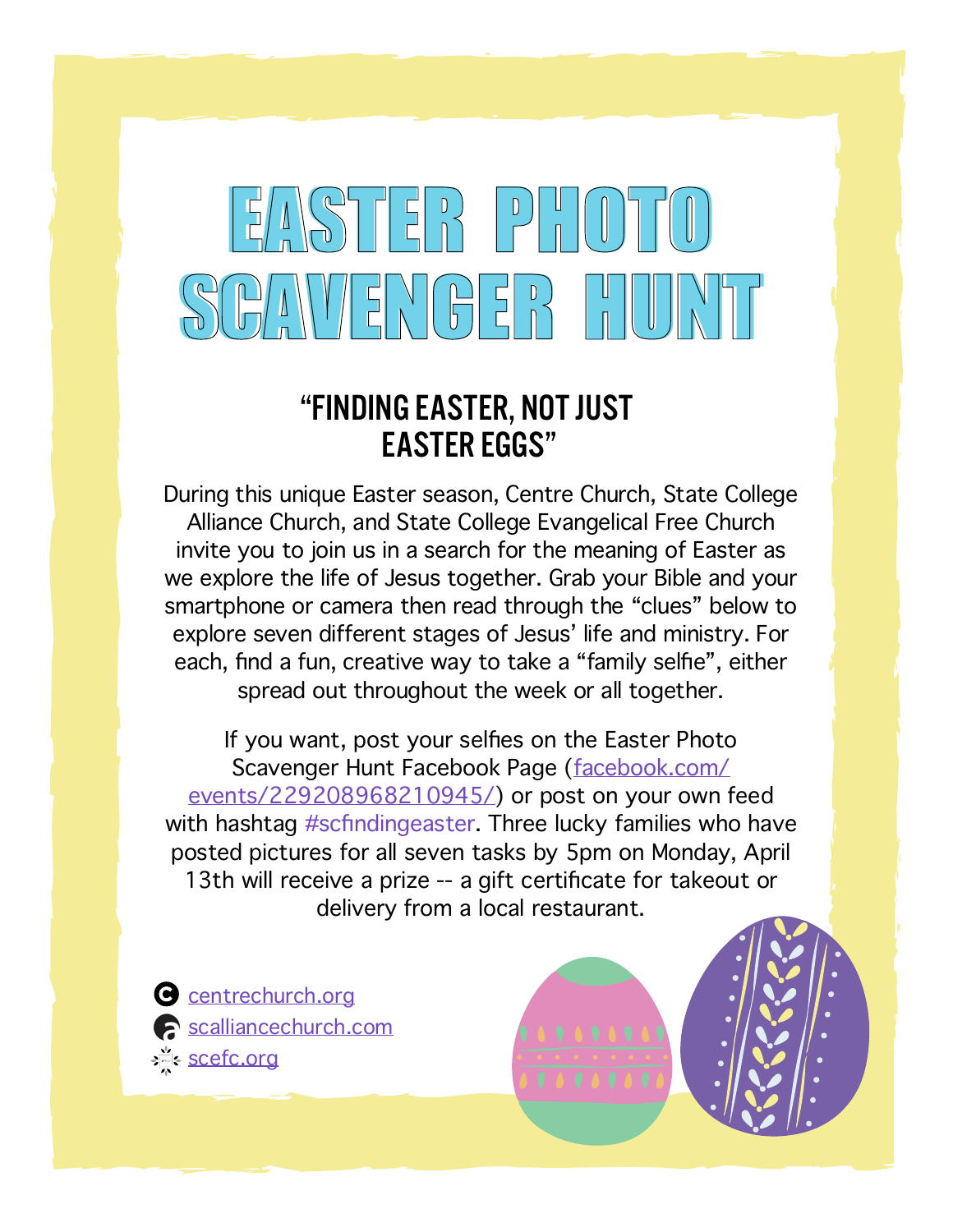

#### BIRTH - LUKE 2:1-14

This story begins in a different way The Baby Jesus was sleeping on Hay He was the Messiah, God's Only Son But His journey began as a quiet, humble one...

#### **Take a family selfie with some sort of nativity scene.**

This could be your family nativity from Christmas, a Lego manger with your stuffed animals, or a live nativity with costumes, pets, or anything else. Be creative and have fun! Think about what it meant that Jesus wasn't born rich or mighty, but as a humble baby, just like us. Talk about why that is important to us as we follow Him.

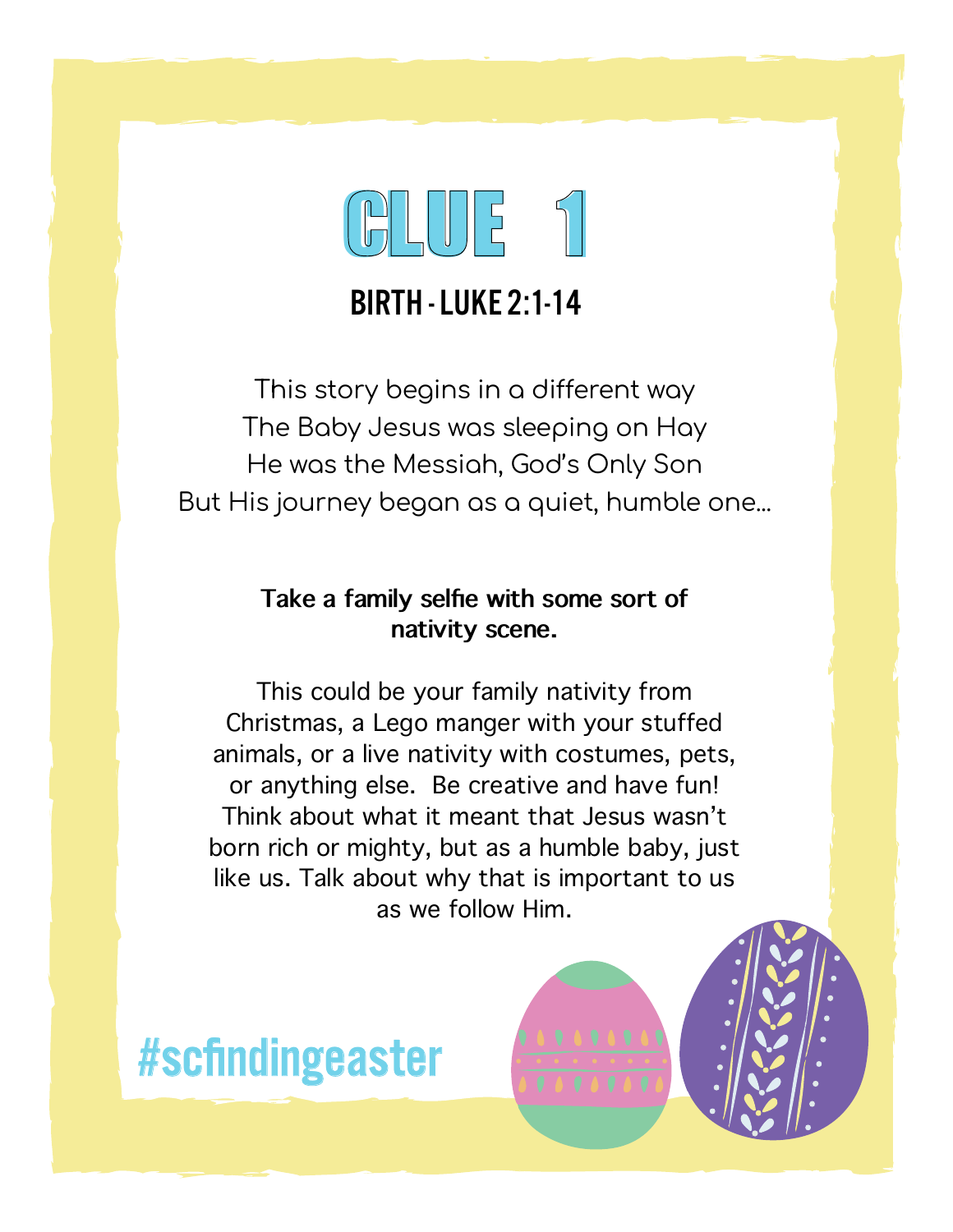

### BAPTISM - MATTHEW 3:13-17

As He grew, he gained respect from God and man And His calling to save us, He began to understand He declared He came to set the captives free And was baptized by John to begin that journey.

#### **Find a place outside with water in your yard or neighborhood, and take a family selfie**.

Bonus for bringing a doll, stuffed animal, or action figure along to represent Jesus' baptism! Take some time to think about what happened when Jesus was baptized, how God spoke from heaven and what John said about him.

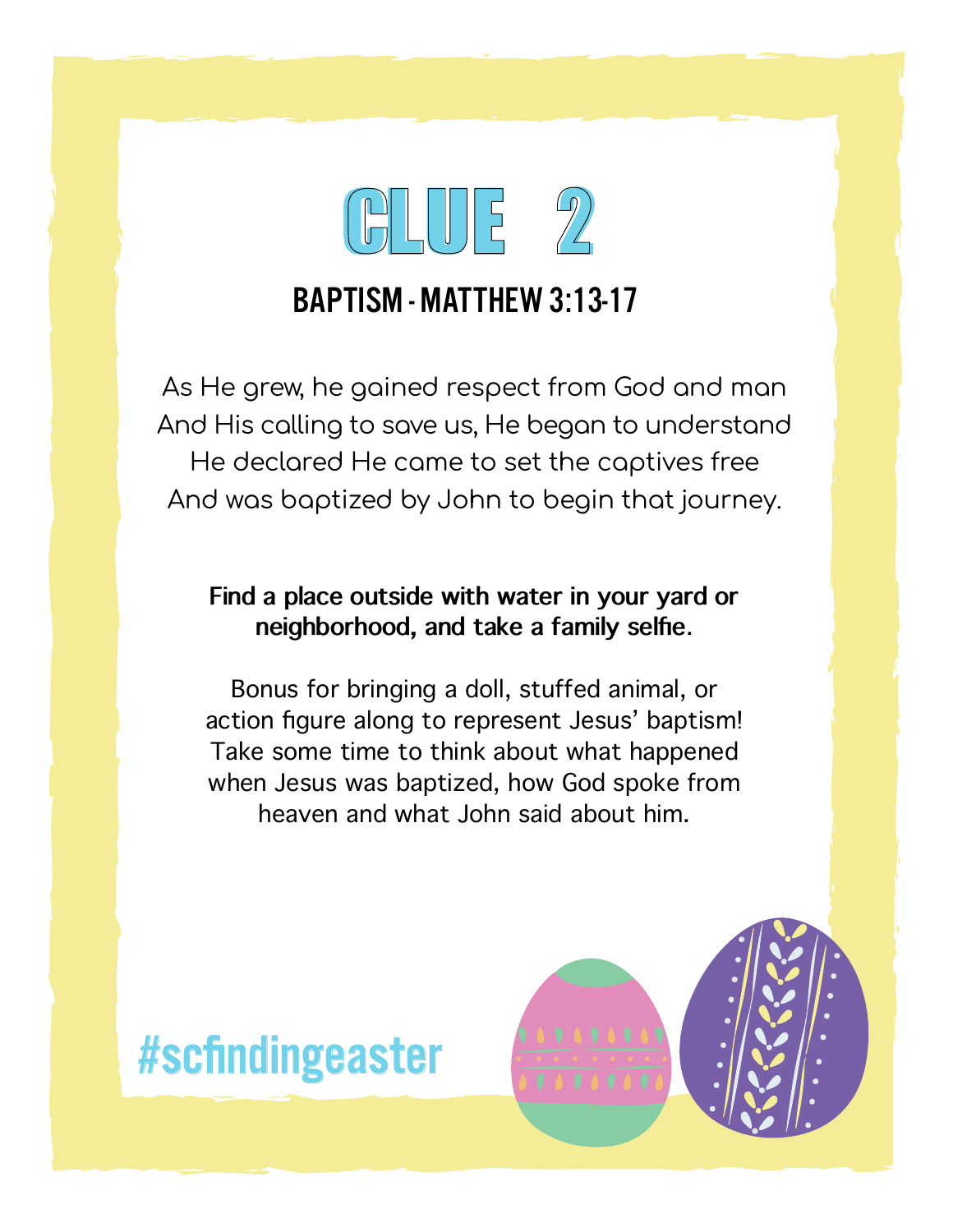

#### MINISTRY - MATTHEW 4:18-25

Jesus began to teach all the people They'd come to hear him, no building or steeple He'd talk in the mountains and down by the sea And to those who would listen, He'd say "Come, follow me!"

Jesus went to many places where people were to teach them about God's love and take care of their needs. If Jesus were here today, where do you think he would spend his time teaching and caring for people?

**Take a family selfie in the place you thought of or draw a picture together as a family.** Explain in your post why you picked that place.

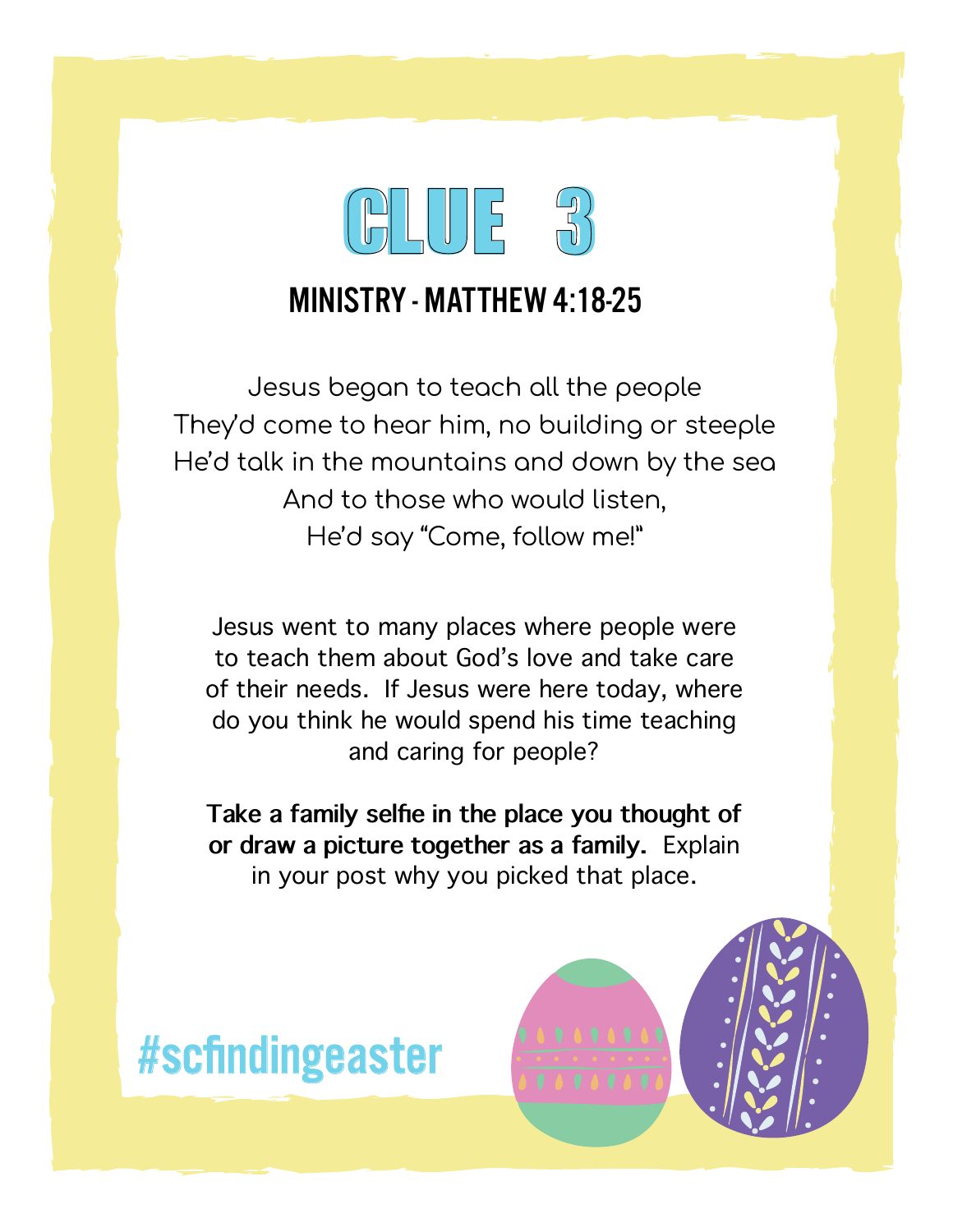

#### MIRACLES

Many people came to Jesus in need Some sick and some lame, some broken indeed And often Jesus would heal, touch or feed News of Him spread around Israel with speed.

Jesus performed dozens of different miracles recorded in Matthew, Mark, Luke, and John. You can find many of them in Matthew 9, Matthew 14, Mark 1, and Luke 8. Read through some of the stories of the miracles Jesus did and pick your favorite as a family.

**Then think of some creative way you can re-enact the story with costumes, playdough, legos, or drawing. Post your family selfie with the question "Who can guess what miracle of Jesus this is?"**

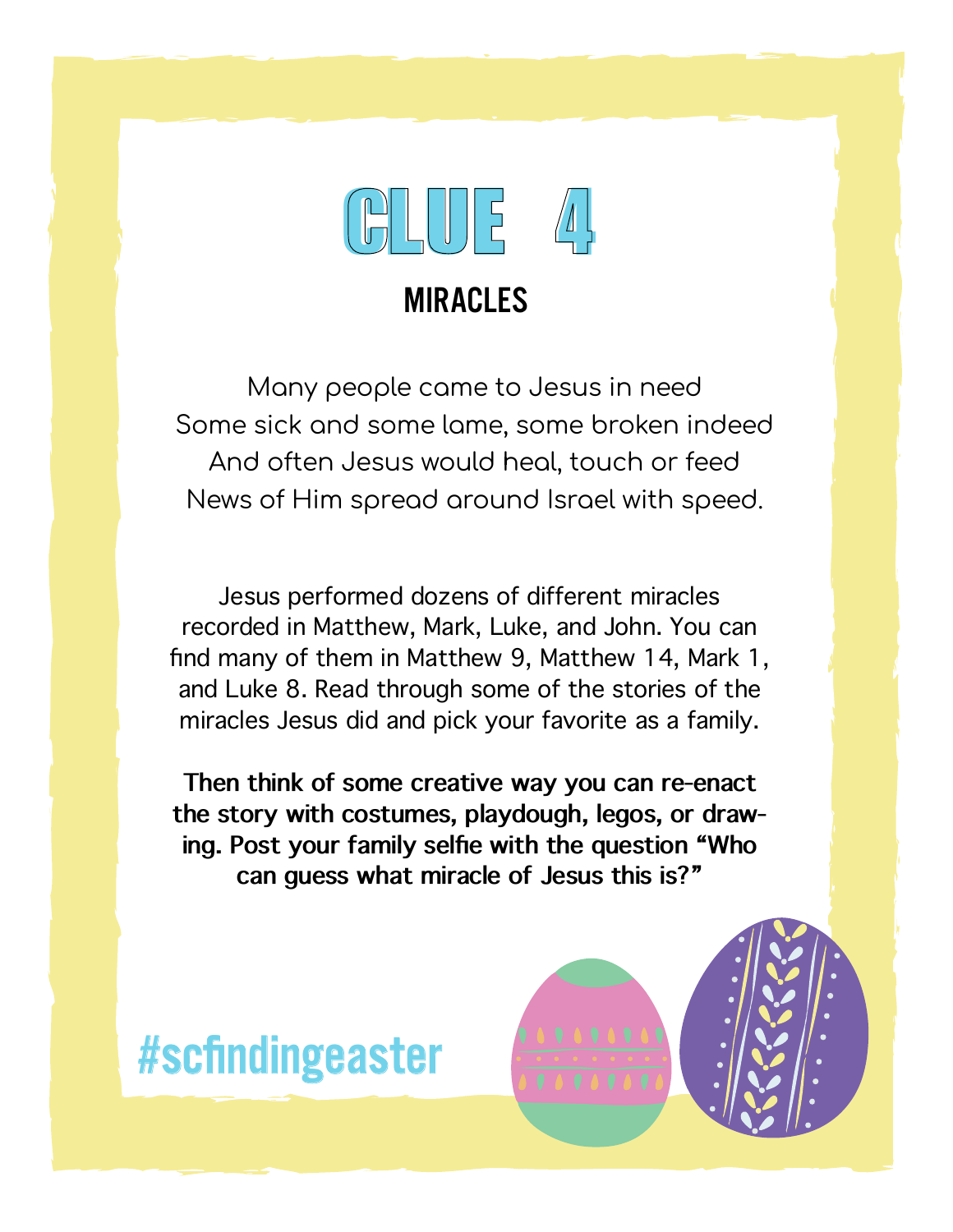

#### LAST SUPPER - MATTHEW 26:17-30

But some of the people did not like God's Son And started a plan to get rid of the One So Jesus gathered his friends for a Passover meal And shared what would happen; it seemed so unreal.

During the Last Supper, Jesus explained that he would die and rise again, but the disciples didn't understand his words. It was here that Jesus first described communion – the bread representing his body and the juice representing his blood.

**Take a family selfie enjoying a meal together just like the disciples did with Jesus.** Find a creative way to have 12 friends at your table using pictures, dolls, stuffed animals, etc. and even stage yourself like the famous da Vinci painting if you want!

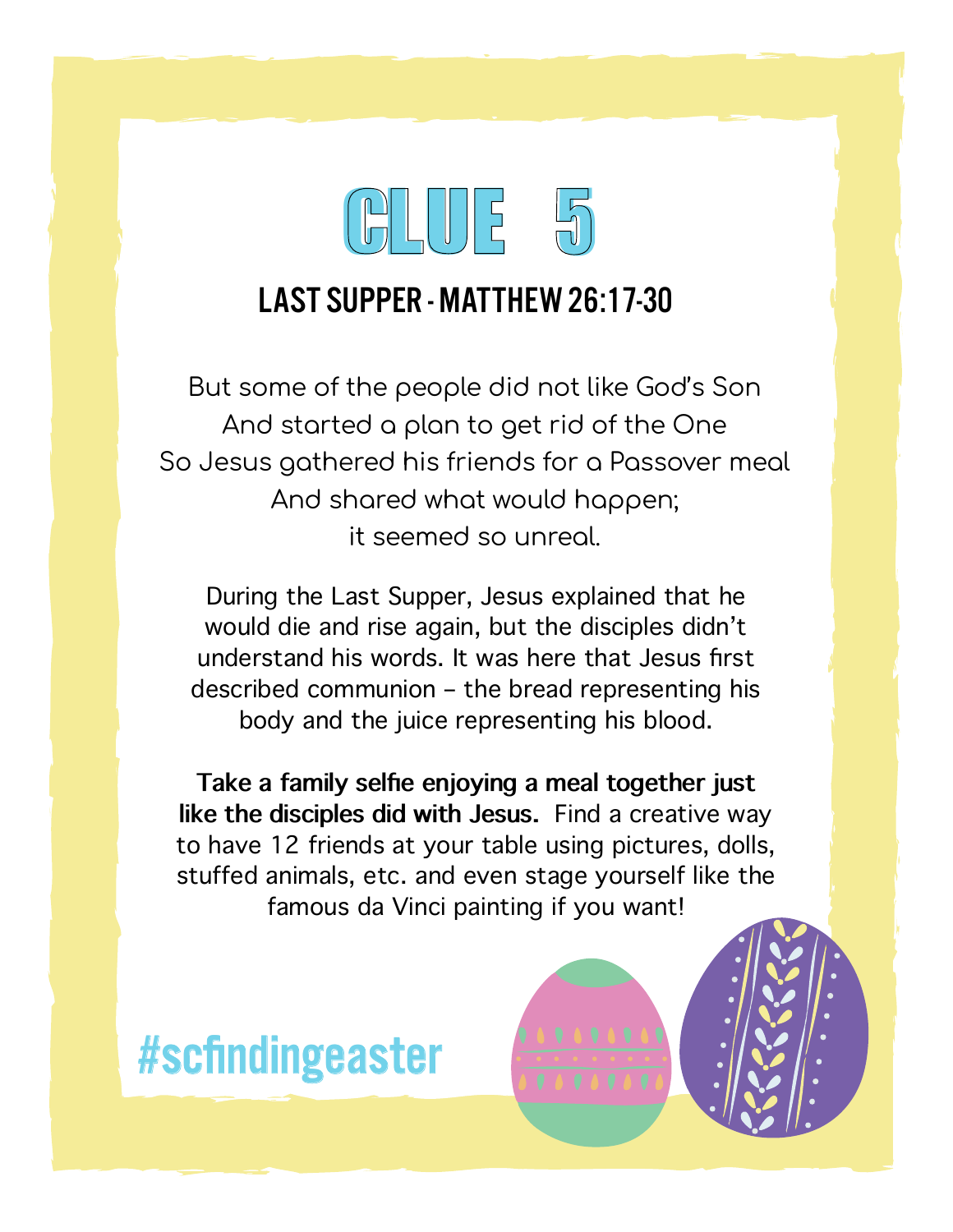

#### CRUCIFIXITION - MATTHEW 27:32-56

Betrayed by a friend, Jesus was arrested He was tried by a court and his death was requested On that saddest of days, our Savior did die But within that dark moment, our salvation did lie.

When Jesus died on the cross, his disciples and his friends lost all hope. But God had a bigger plan. A beautiful plan that was way bigger than they could see in that moment. We remember the cross as a place of suffering but also as a place of hope for all eternity.

**Find a cross in your house or make one with sticks in the yard then take your family selfie.**  Use this opportunity to share the hope we have in Jesus because of the cross.

\*Parents, this can be a difficult and scary passage for kids, especially younger ones. Use whatever resouces like a kids picture Bible or just your own words to share of the cross in an age-appropriate way.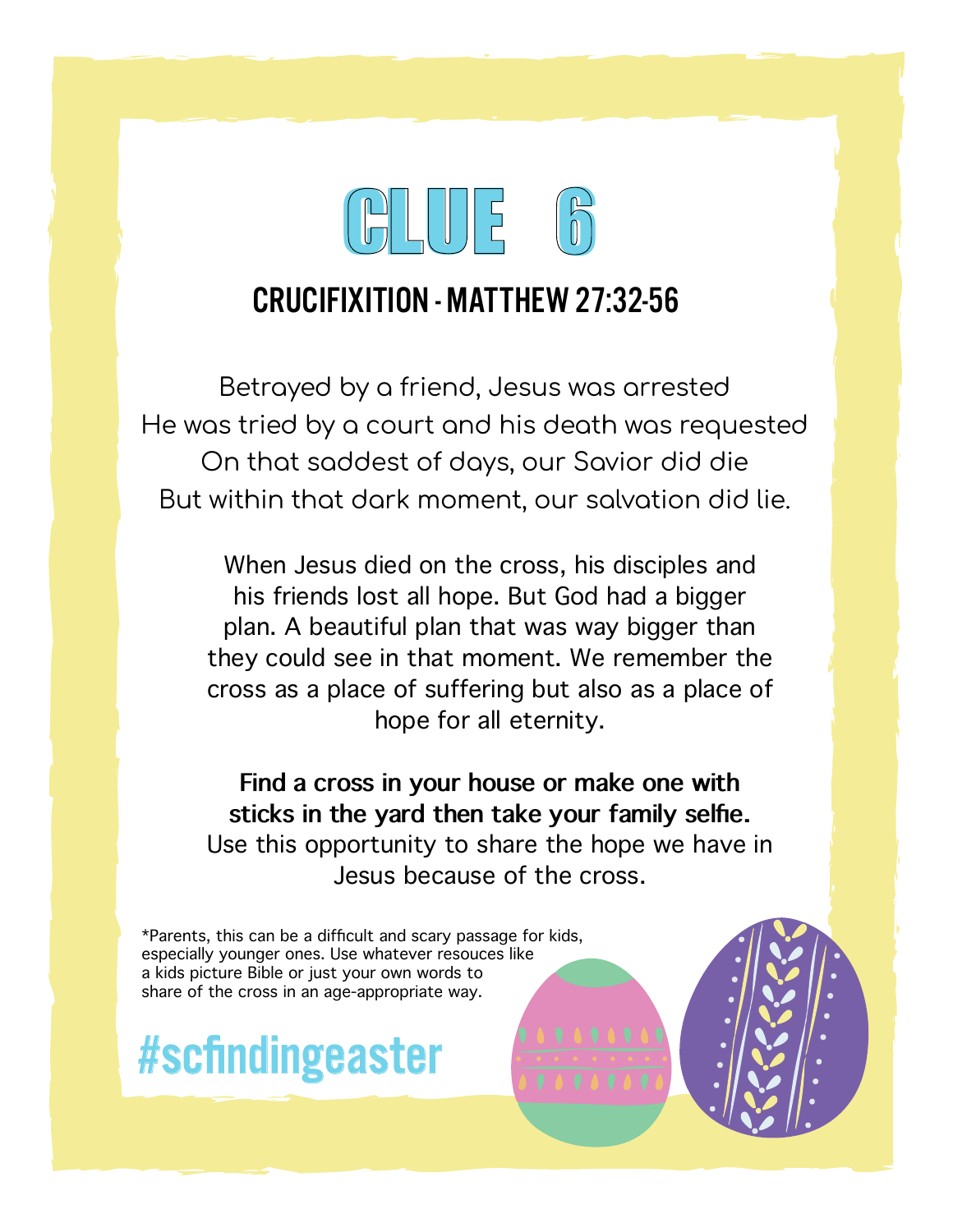# CLUE 7 CLUE 7

### RESURRECTION - LUKE 24:1-12

Some may think that our story is done. But they would be wrong! It has only begun! For after 3 days, Jesus rose from the dead To give us New Life forever...just as He said!

Our greatest hope comes in knowing that we will get to spend all of eternity with Jesus and with all who follow him! We don't have to be slaves to sin. Jesus can help us to live with joy and life now. That is what Easter is all about!

**Find something in your house, yard, or neighborhood that gives your family GREAT JOY and take your family selfie there.** Make sure you smile your biggest smiles and share your joy in your photo post!